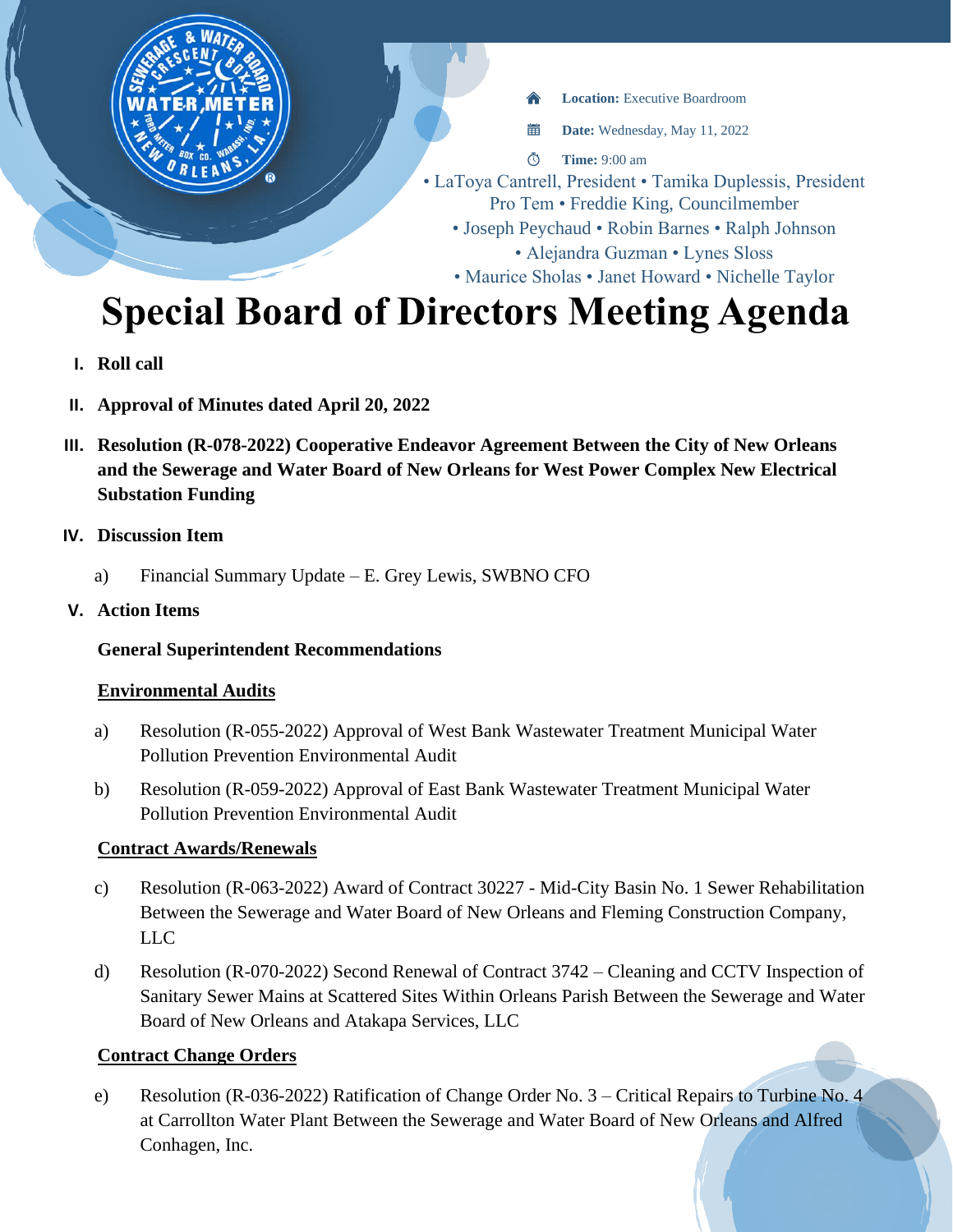

- f) Resolution (R-064-2022) Ratification of Change Order No. 3 for Contract 5224 Hurricane Katrina Related Repairs to New Carrollton, Hospital, Marconi, Paris and Press Drainage Underpass Stations Between the Sewerage and Water Board of New Orleans and Industrial & Mechanical Contractors, Inc.
- g) Resolution (R-069-2022) Ratification of Change Order No. 2 Contract 2145 Water Main Point repair, Water Service Connection, Water Valve and Fire Hydrant Replacement at Various Sites Throughout Orleans Parish Between the Sewerage and Water Board of New Orleans and Boh Bros. Construction Co., LLC

## **Contract Amendments**

- h) Resolution (R-046-2022) Authorization of Amendment No. 8 to the Agreement Between the Sewerage and Water Board of New Orleans and Richard C. Lambert Consultants, LLC for Design and Engineering Services for the Waterline Replacement Program
- i) Resolution (R-067-2022) Authorization of Amendment No. 4 to the Agreement Between the Sewerage and Water Board of New Orleans and Integrated Logistical Support, Inc. for Design and Engineering Services for the Waterline Replacement Program
- j) Resolution (R-068-2022) Authorization of Amendment No. 6 to the Agreement Between the Sewerage and Water Board of New Orleans and Black & Veatch Corporation for Design and Engineering Services for the Waterline Replacement Program

## **Contract Final Acceptances**

- k) Resolution (R-065-2022) Final Acceptance and Closeout of Contract 5224 Hurricane Katrina Related Repairs to New Carrollton, Hospital, Marconi, Paris and Press Drainage Underpass Stations Between the Sewerage and Water Board of New Orleans and Industrial & Mechanical Contractors, Inc.
- l) Resolution (R-071-2022) Reconciliation and Final Acceptance of Contract 30219 Restoration of Gravity Flow Sanitary Sewer Mains by Excavation and Replacement from Manhole to Manhole, CIPP Lining from Manhole to Manhole, CIPP Lining of Service Laterals and Point Repairs at Various Sites Throughout Orleans Parish Between the Sewerage and Water Board of New Orleans and Wallace C. Drennan, Inc.